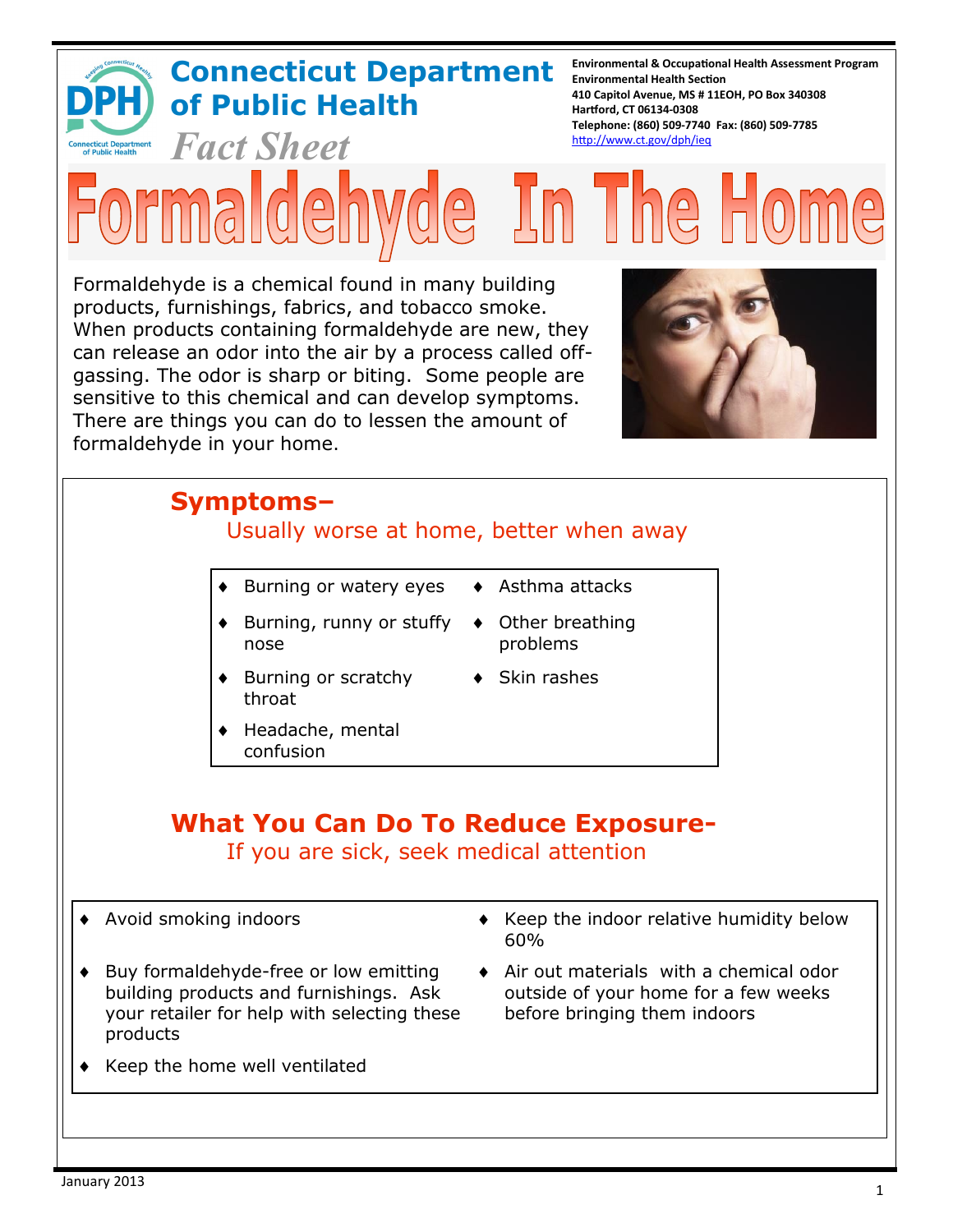# Formaldehyde In The Home

## **What Is Formaldehyde?**

Formaldehyde is a liquid chemical that turns into a gas at room temperature. It is colorless, and has a sharp, biting odor. Formaldehyde is used in manufacturing to make hundreds of types of materials ranging from pressed wood to cosmetics. It can also be formed when other chemicals break down.

## **Where Is It Found?**

Formaldehyde is a common indoor pollutant that is present in low levels in most homes and offices. Products that are the biggest contributors to indoor pollution with formaldehyde include tobacco smoke, building and construction materials, and fabrics and finishing materials.

Some homes had urea formaldehyde foam insulation (UFFI) blown into the walls in the 1970's and 1980's. This type of insulation was banned in CT in 1981 due to faulty installation in a number of cases,

which led to improper curing and high concentrations of formaldehyde being released into the air. Studies have shown that UFFI is no longer a problem in these homes because the insulation is no longer releasing significant amounts of formaldehyde.

## **Health Effects**

Some people exposed to formaldehyde may develop symptoms, depending upon how much and how long they are exposed. The most common symptoms are eye, nose and throat irritation. Exposure can also cause headache, mental confusion, can trigger asthma attacks and other breathing problems, and may cause skin rashes. Very high exposures have caused cancer of the nasal passages of those who work with formaldehyde.



| Sources of          | <b>Combustion</b>                                                                                                                                      | <b>Building &amp; Construction</b>                                                                                                                                                                             | <b>Fabrics:</b>                                                                 |
|---------------------|--------------------------------------------------------------------------------------------------------------------------------------------------------|----------------------------------------------------------------------------------------------------------------------------------------------------------------------------------------------------------------|---------------------------------------------------------------------------------|
| <b>Formaldehyde</b> | <b>Sources:</b>                                                                                                                                        | <b>Materials:</b>                                                                                                                                                                                              |                                                                                 |
| $\sim$              | *Tobacco smoke;<br>*Cooking byproducts;<br>*Wood stoves;<br>*Byproducts from fuel<br>burning appliances like gas<br>stoves & kerosene space<br>heaters | *Glues, adhesives, caulks;<br>*Particle & pressed board, plywood,<br>oriented strand board (OSB);<br>*Paints & coatings;<br><sup>*</sup> Insulation materials like some<br>foam insulation and fiberglass bats | *Draperies;<br>*Upholstery;<br>*Wall coverings;<br>*Carpet;<br>*Permanent press |